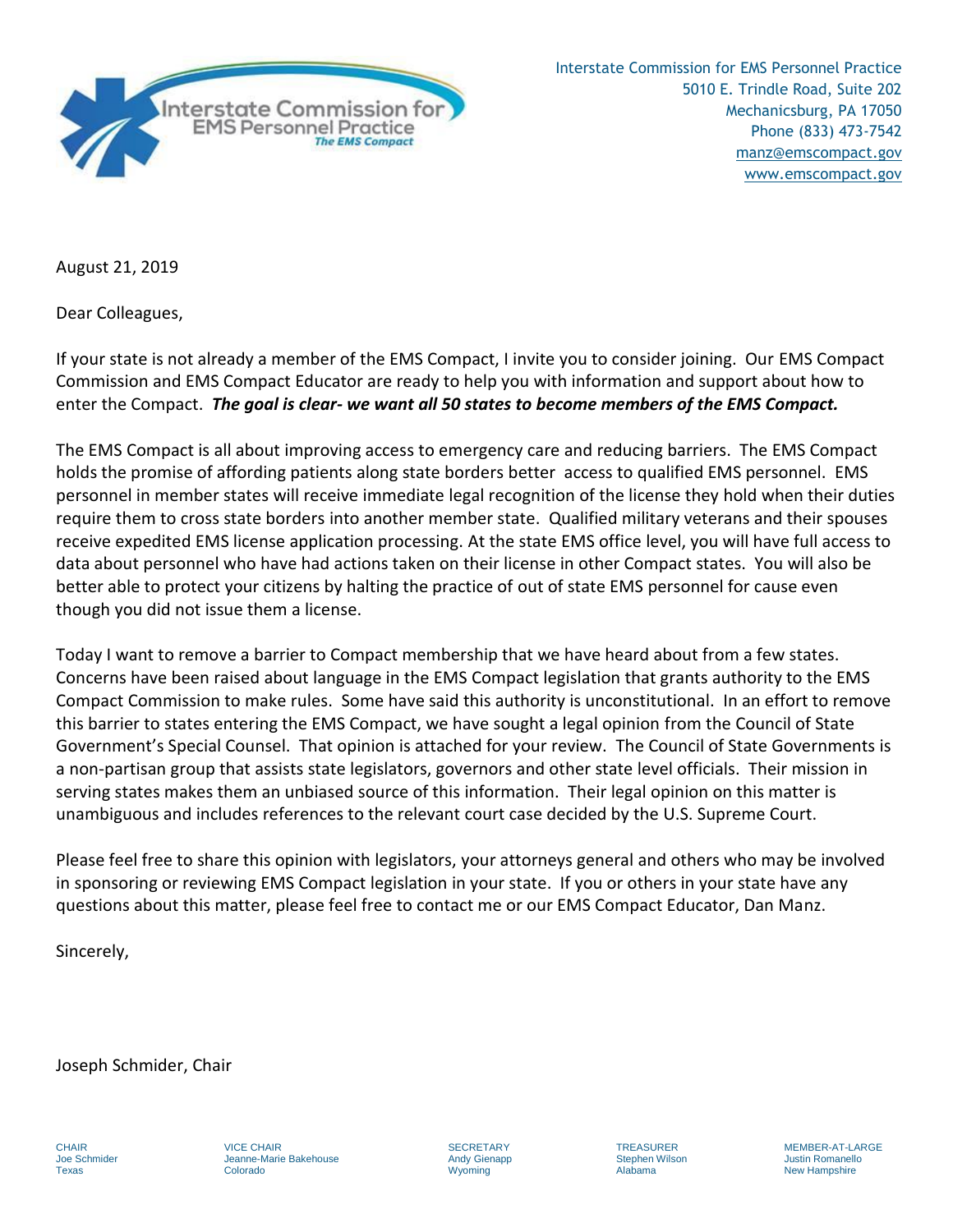

# **Legal Memorandum**

TO: Dan Manz, Director, Recognition of EMS Personnel Licensure Interstate Compact ("REPLICA")

FROM: Rick Masters, Legal Counsel, CSG/REPLICA<sup>1</sup>

RE: Constitutionality of Rule Making by Interstate Compact Commissions

DATE: August 9, 2019

## **Background:**

A member of a State Legislature considering the REPLICA compact legislation has voiced concerns concerning the constitutionality of legislative delegation of rulemaking authority by a State legislature to an interstate compact commission governing body consisting of compact member state delegates who are appointed pursuant to specific provisions of the compact statute which also explicitly provides for the legislative delegation of such authority. This question has been raised before with respect to both REPLICA and other interstate compacts and the purpose of this advisory opinion is to provide you with a comprehensive legal analysis of this issue which is generally applicable to all interstate compacts including, but not limited to, REPLICA.

# **Applicable Law:**

Article I, Section 10, Clause 3 of the U.S. Constitution provides, in relevant part, as follows:

"No State shall, without the Consent of Congress, . . . enter into any Agreement of Compact with another State . . ."

### **Analysis and Conclusion:**

In considering the constitutional concern raised it is imperative to recognize that the U.S. Constitution expressly authorizes interstate compacts, such as REPLICA. The Compact Clause of

<sup>&</sup>lt;sup>1</sup>Rick Masters is Special Counsel to the National Center for Interstate Compacts, an affiliate of the Council of State Governments, and an expert in the field of interstate compacts who also provides legal guidance to other compact governing agencies. He has testified before state and congressional legislative committees about interstate compacts and has litigated many court cases and authored numerous publications on the subject including the largest existing compendium of legal authorities on compacts, the 2d edition of which was published by the American Bar Association in 2017. See *The Evolving Law and Use of Interstate Compacts,* 2d ed. (A.B.A. 2017).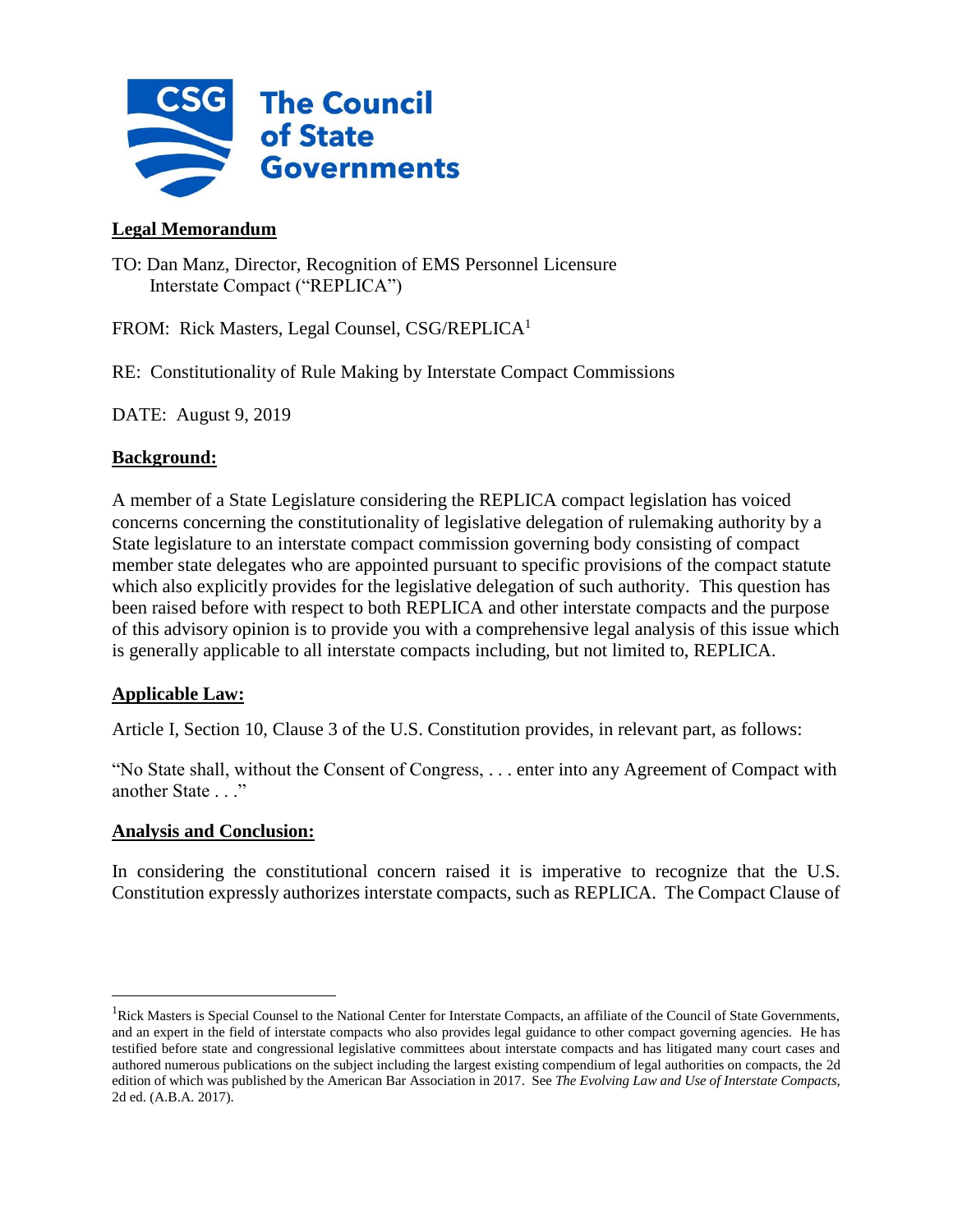the U.S. Constitution, Art. I, § 10, cl. 3, provides that "No State shall, without the Consent of Congress, ... enter into any Agreement of Compact with another State ..."<sup>2</sup>

Originally used for resolution of inter-colonial boundary disputes, the Compact Clause has undergone a significant transformation since that time. *See Michael L. Buenger and Richard L. Masters*, *The Interstate Compact on Adult Offender Supervision: Using Old Tools to Solve New Problems, 9 Roger Williams University Law Review,* (No. 1), pp. 71, 79-85, 90-91 (2003)*; See also Felix Frankfurter & James Landis*, *The Compact Clause of the Constitution − A Study in Interstate Adjustments*, 34 Yale L.J. 685, 691-95 (1921). Today there are some 200 compacts in place, many of which now fall into the category of "regulatory compacts" or "administrative compacts" similar to the REPLICA. Consequently, such compacts are part of a long and accelerating use of interstate compacts to solve a number of multilateral state issues beyond boundary disputes. *Id* at pp. 71-77.

Like other compacts the REPLICA statute establishes an unincorporated association of compact states with the power to "promulgate uniform rules," pursuant to Section 10 and Section 12, "to facilitate and coordinate implementation and administration of the compact" which "shall have the force and effect of law and shall be binding on all member states." See Sec. 10, D. 1. This approach to interstate regulation is common for interstate compacts which 'govern complex, highvolume transactions or that address ongoing multistate concerns requiring the development of shared regulatory solutions' and which require oversight for the implementation and administration of compact activities. *See Buenger, Litwak, Masters and McCabe, The Evolving Law and Use of Interstate Compacts,2d Ed., pp. 151-152.(A.B.A. 2017).*

This is the basis upon which at least three (3) other interstate compact statutes enacted by all fifty (50) states, D.C. and most of the U.S. territories, have established interstate commissions to which their respective legislatures have delegated the authority to promulgate such administrative regulations. The language of these other regulatory compacts is similar, if not identical to the rulemaking provisions of REPLICA and is also consistent with the opinion of the U.S. Supreme Court in State of *West Virginia, ex rel. Dyer v. Sims,* 341 U.S. 22, 30 (1951) in which the Court held, "That a legislature may delegate to an administrative body the power to make rules and decide particular cases is one of the axioms of modern government." In *Dyer*, the Court recognized that a legislature may also delegate such authority to an interstate compact agency composed of the compact member states where the compact statute **"involves a reasonable and carefully limited delegation of power to an interstate agency."** *Id at p. 31.*

The above referenced U.S. Supreme Court decision upheld a challenge to such an administrative regulation by the State of West Virginia which claimed such a regulation was unconstitutional. Subsequently every state has enacted the Interstate Compact for Adult Offender Supervision, the Interstate Compact for Juveniles, and the Interstate Compact on Educational Opportunity for Military Children, and it is significant that since these compacts have been enacted no state or federal court has ever determined that any of the forgoing compact statute constitutes an unlawful delegation of legislative authority or found any other constitutional infirmities, nor have the

<sup>&</sup>lt;sup>2</sup> While worded in the negative, the compact clause authorizes states to enter into enforceable interstate compacts without the consent of Congress as long as those agreements don't infringe on the enumerated powers constitutionally reserved to the federal government. *Buenger & Masters*, *infra*. at p. 99, *Cuyler v. Adams*, 449 U.S. 433, 440 (1981).